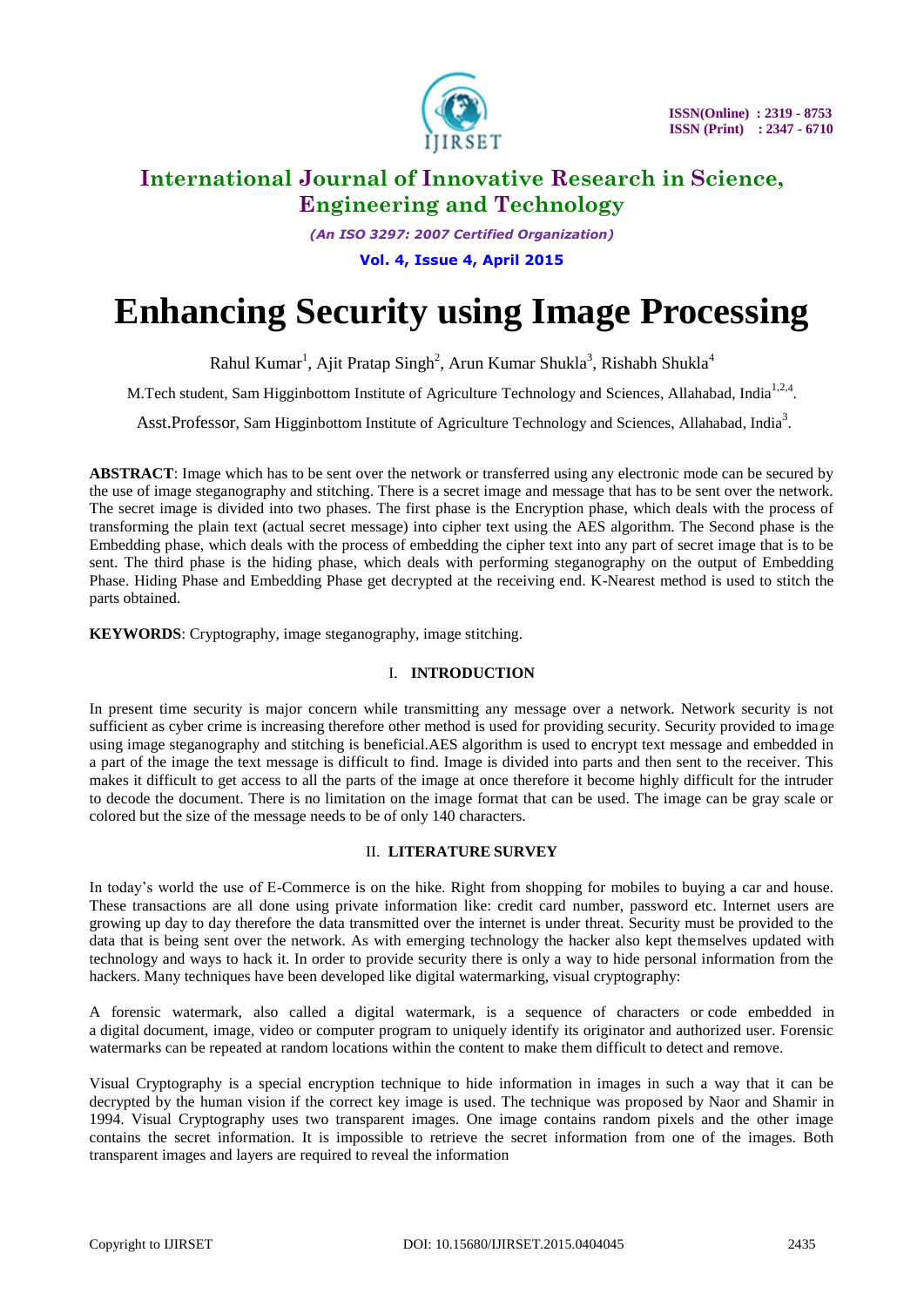

*(An ISO 3297: 2007 Certified Organization)*

### **Vol. 4, Issue 4, April 2015**

The above techniques have been developed before image steganography. Researchers have also developed techniques that embed data or another image within the image. There are various method used for data hiding [4] like frequency domain, spatial domain compressed data domain. In spatial domain, we deal with images as it is. The values of the pixels of the image change with respect to scene. Whereas in frequency domain, we deal with the rate at which the pixel values are changing in spatial domain. In other word image pixel in the spatial domain are arranged in order to incorporate the data to be embedded.

Frequency domain data hiding [2, 5]: In this method images are first transformed into frequency domain, and then data is embedding is done by modifying the transformed coefficients of the frequency domain.

Compressed domain data hiding [2, 5]: Since the data is transmitted over the network is always in the compressed form. This information is used in for embedding the data in compressed domain where the compressed data coefficients are manipulated to embed data.

Cryptography provides security for the message transmitted over the network whereas steganography protects both message and the communicating parties. In this images is broken into n parts a person with access to all n shares could only decrypt the image, while any n-1 shares revealed no information about the original image.

Image stitching is the process of combining multiple photographic images with overlapping fields of view to produce a segmented panorama or high-resolution image. Image stitching is done in the gradient domain using linear blending and RANSAC parameter but this provides only 70-80% efficiency. Thus, by using image steganography and image stitching algorithm together double security can be provided to any application.

Applications of the proposed system are:

- 1. Financial Services (Banking)
- 2. Defence
- 3. Detective agencies
- 4. Government sectors

### III. **EXISTING SYSTEM**

There are various methods for information hiding in an image but there are some drawbacks like they either do not encrypt the message or use a weak algorithm in order to perform cryptography. The use of same key for encryption and decryption make it easy for the intruder to find the information. There are other cases the technique used may not be very efficient that is, the original image and the resulting image will be distinguishable by naked human eyes. For example DES algorithm: It operates on block of 64bits using a secret key that is 56bits long hence it is easy to decode it using computation. Algorithm using key of these size are easily decode by an intruder therefore it is better if one goes for algorithm using key of longer size which are difficult to decrypt and hence provide better security.

#### IV.**PROPOSED SYSTEM**

The proposed system is broken down into phases. The phases are as follows Breaking an image of size Q\*R into n subimages of size X\*Y can be done using blkproc function in matalb.

#### **4.1Encrypting Phases**

AES algorithm is used to encrypt the message. The steps involved in performing AES are as follows[6]

The AES has three fixed 128-bit block ciphers with cryptographic key sizes of 128 bits, 192 bits and 256 bits. Key size is unlimited, whereas the block size maximum is 256 bits. Advance Encryption Standard is a symmetric cipher uses an algorithm that starts with a random number, in which both the key and data are encrypted and then are scrambled through four rounds of mathematical processes and the key that is used to encrypt the message must also be used to decrypt as shown in the figure 1.The AES algorithm organizes the data block in a four-row and row-major ordered matrix. In both encryption and decryption, the AES uses a round function.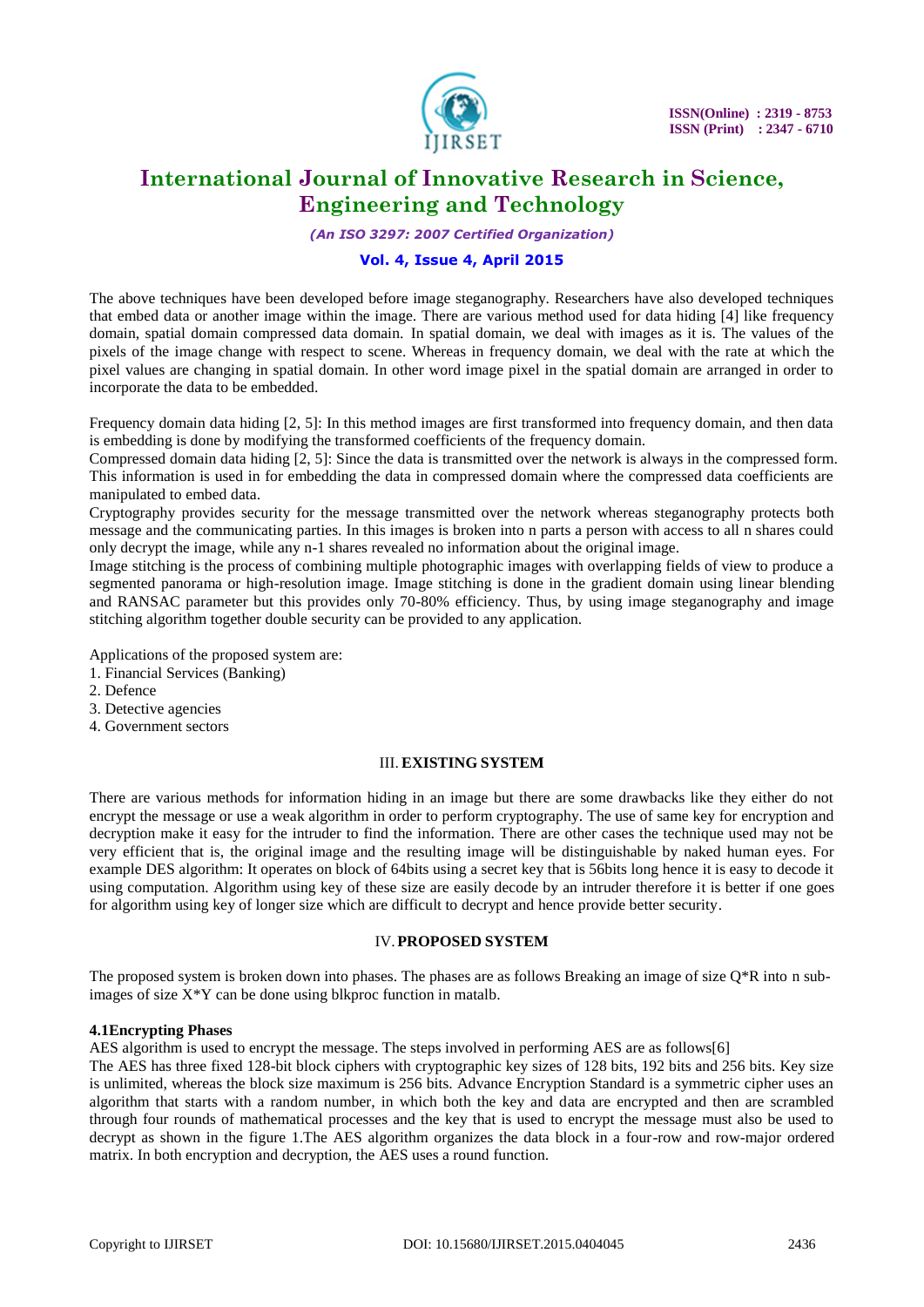

*(An ISO 3297: 2007 Certified Organization)*

### **Vol. 4, Issue 4, April 2015**

The four rounds are called:

- 1. Sub Bytes: a non linear substitution step where each byte is replaced with another according to a lookup table.
- 2. Shift Rows: a transposition step where each row of the state is shifted cyclically a certain number of steps.
- 3. Mix column: a mixing operation which operates on the columns of the state, combining the four bytes in each column.
- 4. Add Round key: each byte of the state is combined with the round key; each round key is derived from the cipher key using a key schedule.



These steps are repeated again for a fifth round.

These algorithms essentially take basic data and change it into a cipher text.



Figure 2: Crypto Module

For Crypto Module the following steps are followed for encrypting the data (Refer Figure 2):

- 1. Insert text for Encryption.
- 2. Apply AES algorithm using 128bit key.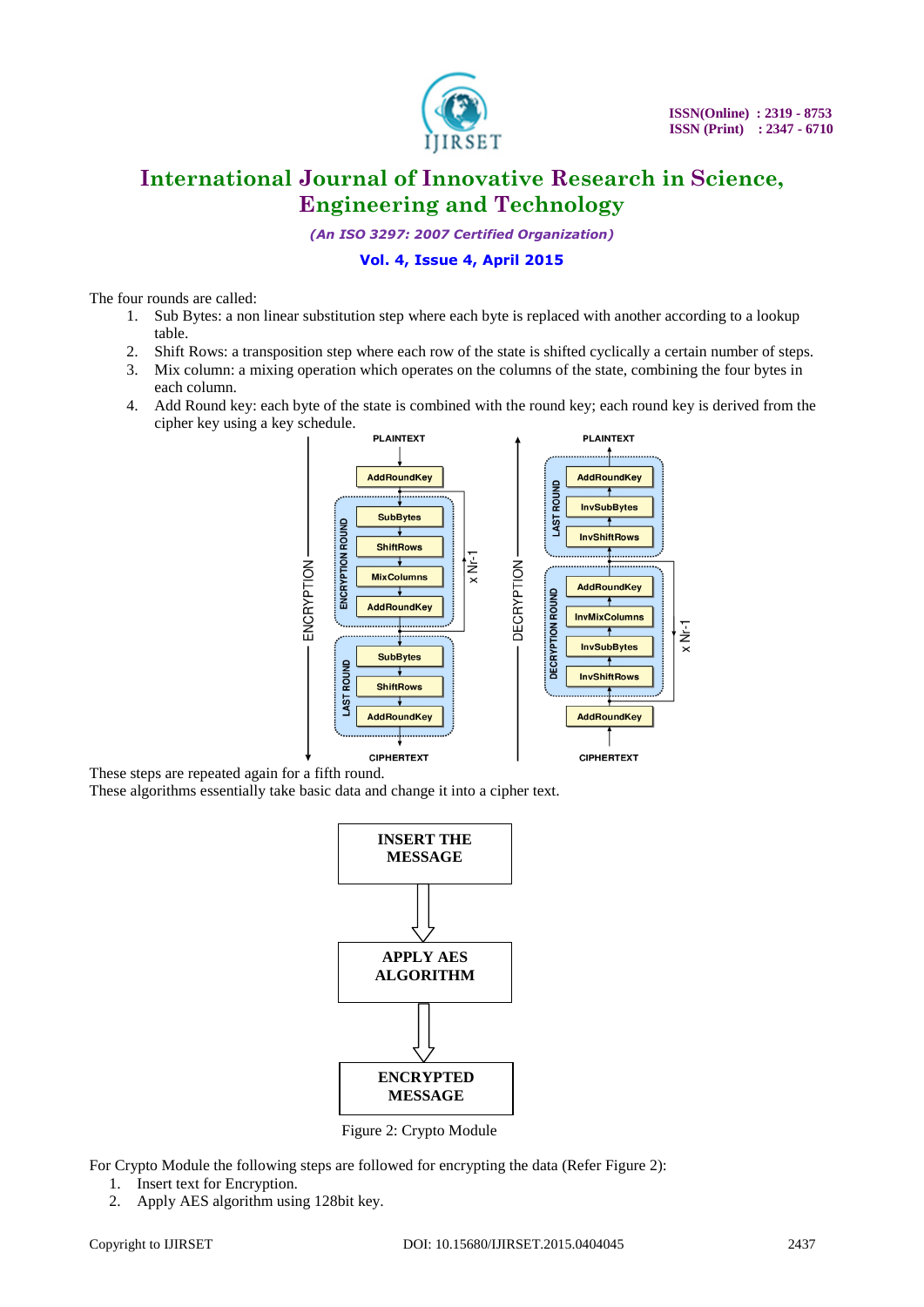

 **ISSN(Online) : 2319 - 8753 ISSN (Print) : 2347 - 6710** 

# **International Journal of Innovative Research in Science, Engineering and Technology**

*(An ISO 3297: 2007 Certified Organization)*

# **Vol. 4, Issue 4, April 2015**

3. Generate Cipher Text (Hexadecimal form).

#### **4.2 Embedding Phase**

In Embedding phase the encrypted message is embedded on to a part of the secret image therefore cipher text that is given as input in the text editor is hidden in the cipher. Hiding cipher text inside the image is done using LSB Steganographic algorithm. In this each bit of the cipher text is exchanged with last bit of each pixel Value. For each Pixel the last bit is replaced with the consecutive bits of the cipher text therefore four possibilities of swapping are:

 $\Box$  A '0' replaced by a '0'

 $\Box$  A '0' replaced by a '1'

 $\Box$  A '1' replaced by a '0'

 $\Box$  A '1' replaced by a '1'

The last bit is going to be changed in case 2 and 3 therefore the difference in the resulting pixel value is not going to show much difference and hence the resulting image will resemble the original image. This technique of replacing the bits is called LSB technique in steganography. The use of masking technique along with LSB for provides more security.

#### **4.3 Hiding Phase**

Image steganography is performed in this phase. Kekre's Median Codebook Generation Algorithm (KNCG) [2] is used for image steganography. KNCG is fastest as compared to other codebook generation algorithms. Using this algorithm image is segmented into parts and these parts are converted into vectors of size K. The Figure 4 below represent matrix T of size M\*k consisting of M number of image training vectors of dimension k. Each row of the matrix is the image training vector of dimension k.

|  |                | $x_{1,2}$      |          | $\cdots$ $x_{1,k}$                 |
|--|----------------|----------------|----------|------------------------------------|
|  | $\overline{2}$ | x <sub>2</sub> |          | $x_2$ <sub><math>\mid</math></sub> |
|  |                |                |          |                                    |
|  |                |                |          |                                    |
|  |                | $x_{M,2}$      | $\cdots$ | $x_{M,k}$                          |

### **Steps for KMCG Algorithm:**

1. Image is divided into the windows of size 2x2 pixels (each pixel consisting of red, green and blue components).

2. These are put in a row to get 12 values per vector. Collection of these vectors is a training set.

3. The training set is sorted with respect to first column. The Median of the first column is used to divide the training set in two parts and the median vector is put in the codebook. Set the codebook size equal to 1.

4. Further each part is then separately sorted with respect to second column to get two median values and these two median vectors are put into the codebook. Set the codebook size equal to 2.

5. The process of sorting is repeated till codebook of desire size is obtained.

Here quick sort algorithm is used. This algorithm takes least time to generate codebook and thus it is used. The diagrammatic representation of the hiding phase is shown in Figure 5.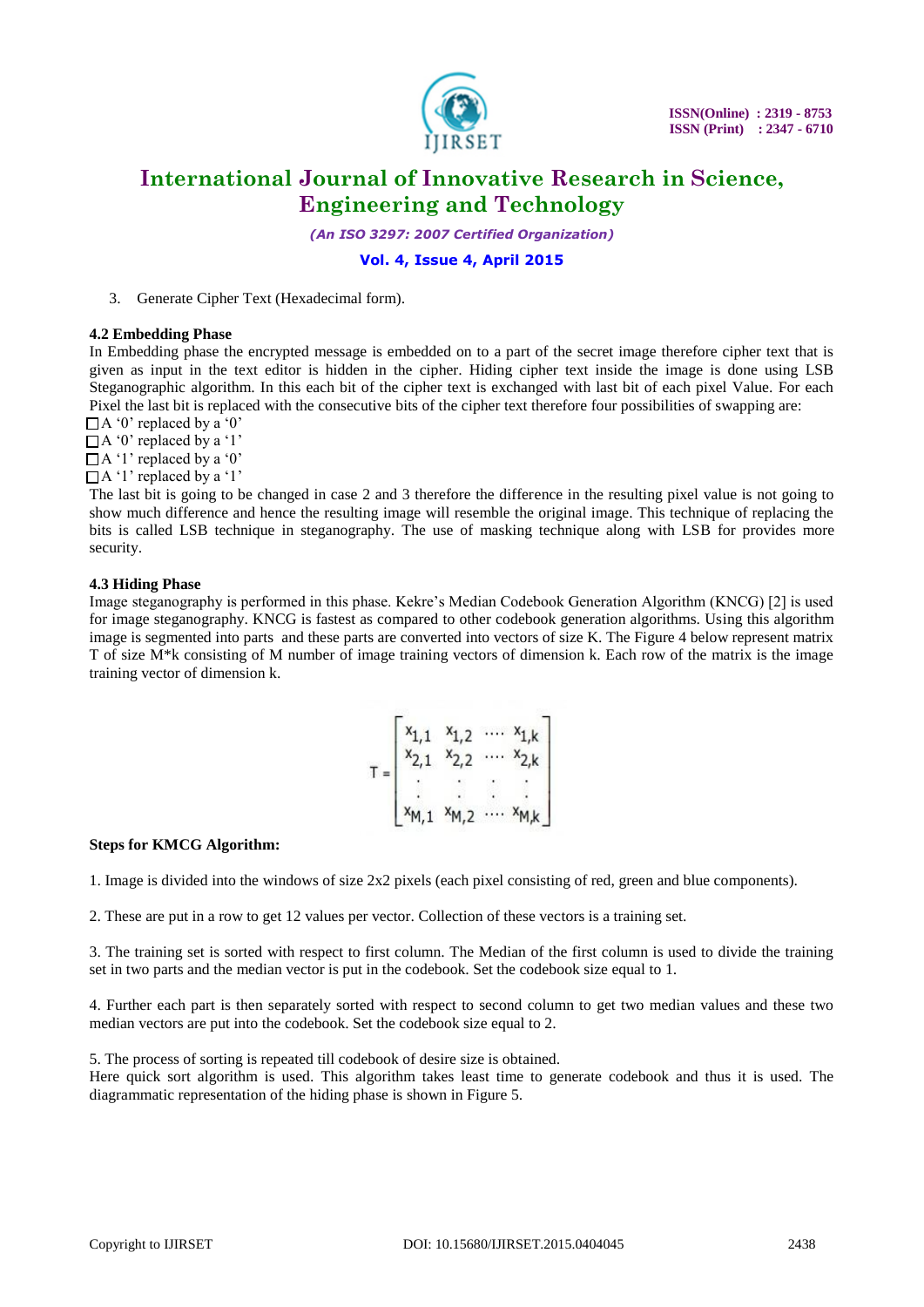

*(An ISO 3297: 2007 Certified Organization)*

# **Vol. 4, Issue 4, April 2015**





### **4.4 Stitching Phase**

K-Nearest Neighbour or KNN algorithm is a supervised learning algorithm which is used for classifying object based on the closest training example in the feature space.KNN algorithm, it is also a non parametric technique which means that no assumption is made about that parameter in this algorithm.[1].The working of this algorithm is based on minimum distance from the query instance to the training sample to determining K-Nearest neighbour. After we find the K-Nearest neighbours then simple majority of these K-Nearest neighbours is taken to be the prediction of the query instance.

ii An arbitrary instance is represented by  $(a_1(x), a_2(x), a_3(x), \dots, a_n(x))$  where  $(a_i(x))$  denotes features ü Euclidean distance between two instances

d( $x_i$ , ( $x_j$ )=sqrt (sum for r=1 to n ( $a_r(x_i) - a_r(x_j)$ )<sup>2</sup>)





From Figure5.1 In image processing, the feature point also called key point. It is the basic concept of image processing, which is used in many technique like object recognition, image registration and corner detection. SIFT is the widely accepted and used method to detect feature points and detect the corner from the input image. After we have information of feature matching of all pictures, we can use this useful information to do image matching. In image matching step, we are going to find out which picture is neighbour of another picture, and find the correctly feature matching set we need for next step of all feature matching set.

RANSAC (RANdom Sample Cosensus) is non-deterministic algorithm estimates parameter of a mathematical model from a set of observed data which contain outliner iteratively. We show the step of RANSAC in detail as follows: RANSAC loop:

- 1. Select four feature pairs (at random)
- 2. Compute homography H (exact)
- 3. Compute *inliers* where  $SSD(p_i^{\prime}, H p_i) < \varepsilon$
- 4. Keep largest set of inliers
- 5. Re-compute least-squares H estimate on all of the inliers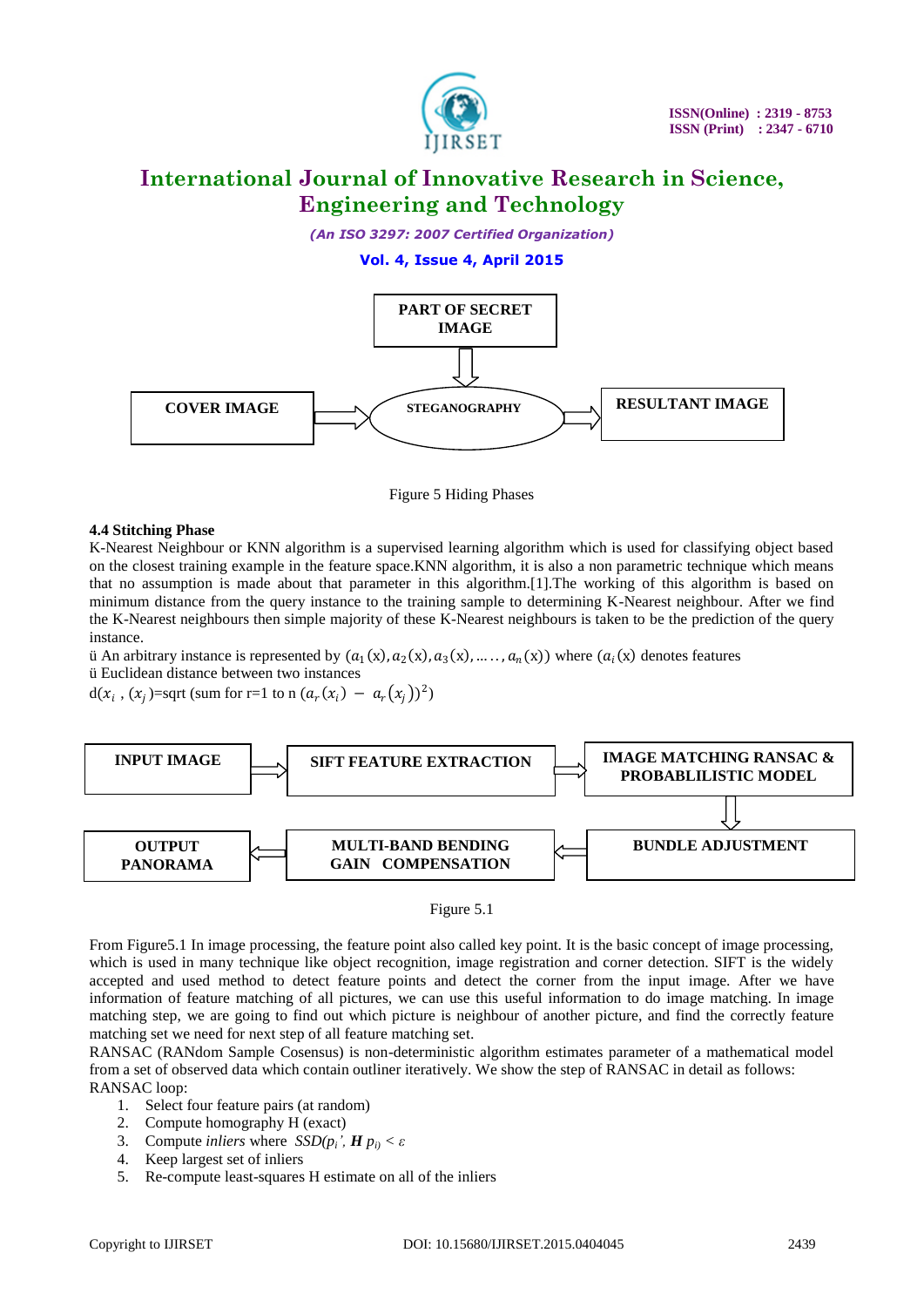

*(An ISO 3297: 2007 Certified Organization)*

# **Vol. 4, Issue 4, April 2015**

### **Algorithm: Automatic Panorama Stitching**

**Input:** N unordered images

- 1. Extract SIFT features from all n images
- 2. Find k nearest-neighbours for each feature using a k-d tree
- 3. For each image:
	- A. Select candidate matching images that have the most feature matches to this image
	- B. Use RANSAC to find geometrically consistent feature matches to solve for the homography between pairs of images
	- C. Verify image matches using a probabilistic model
- 4. Find connected components of image matches
- 5. For each connected component:
	- A. Perform bundle adjustment to solve for the rotation 1, 2, 3 and focal length f of all cameras
	- B. Render panorama using multi-band blending

#### **Output:** Panoramic image(s)

Figure 7 shows the working of automatic panorama stitching algorithm

### V. **RESULTS AND EVALUATION**

# **5.1 Result evaluation for KMCG**

The results of avg mse versus hiding capacity for various codebook generation techniques by taking average of MSEs for 1 bit, 2 bits, 3 bits, 4 bits and variable bits using cover image[2,4,5] is shown in Figure 7







**Cover image 1988 Message 1988 Message 3 Alexander after applying KMCG** 

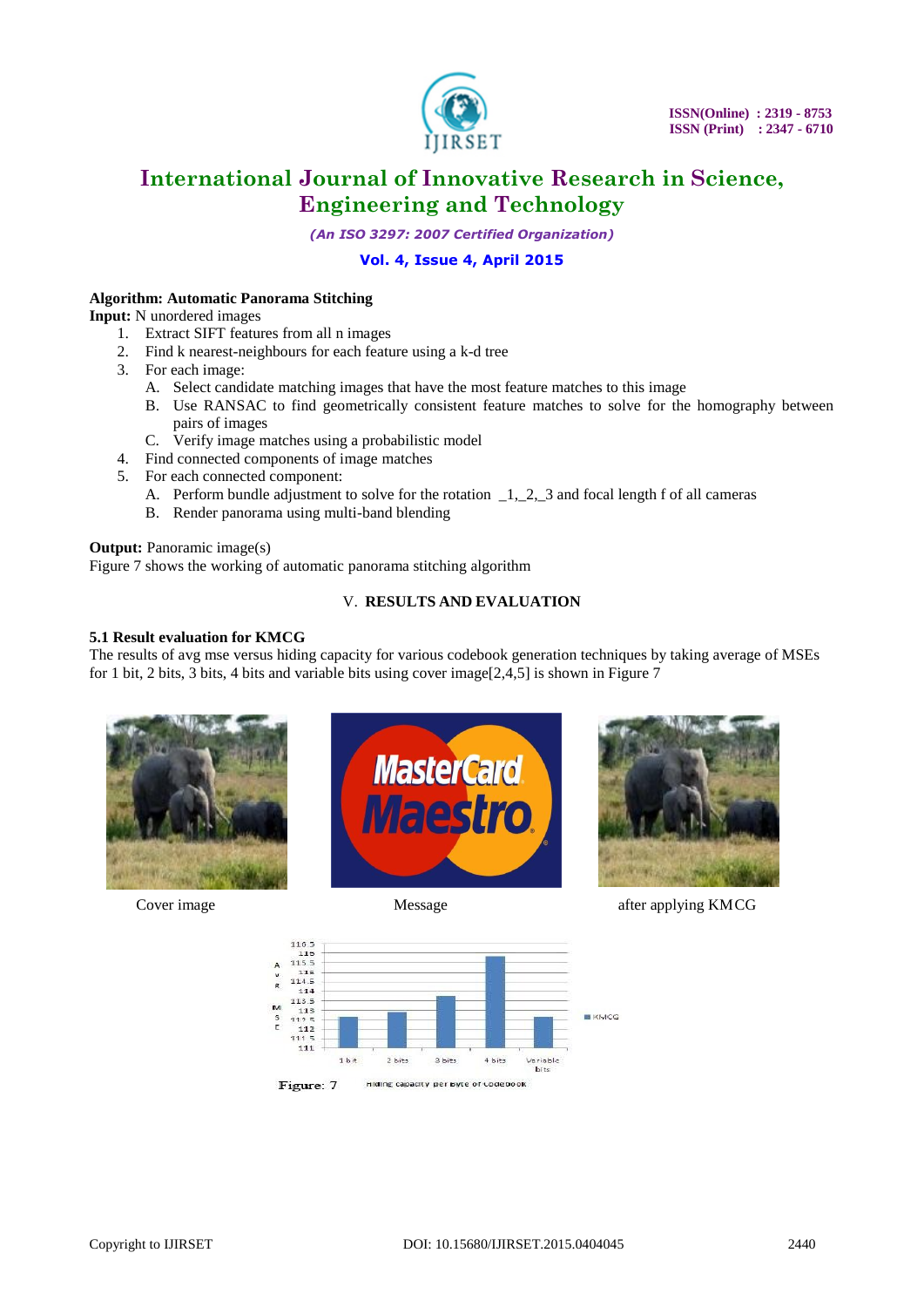

*(An ISO 3297: 2007 Certified Organization)*

# **Vol. 4, Issue 4, April 2015**

#### **5.1 Result evaluation of stitching**

The Two input image are stitched together using SIFT features by automatic panorama algorithm.[1]









Fig(d): SIFT MATCHES 2 Fig(e):RANSAC INLIERS 1 Fig(f): RANSAC INLIERS 2



Fig 7: PARANOMIC IMAGE

Fig (a) and Fig (b) shows input images which are used to stitch each other for the Panorama output purpose. Fig (c) and Fig (d) shows the output of SIFT which indicates the feature points in the images. Then we apply RANSAC method which differentiates the inliers and outlier, Fig (e) and Fig (f) shows the output for RANSAC.Figure 7 Automatic Panorama Stitching

### VI.**CONCLUSIONS**

The paper has given an idea of creating a new system which combine cryptography and image steganography which is a secured method for data transaction over an unreliable network. In this system data and image encryption are done using AES algorithm for cryptography, image steganography that can be widely used in defence and financial services. The image which is to be send over an unreliable network are divided into parts and encrypted individually and sent over the network it become difficult for the intruder to decode all the parts of the images. Every parts of the image I camouflaged by a cover image therefore the encrypted image look same as another regular image .This help in fooling the intruder.

We can recognize multiple panoramas in unordered image sets and stitch them automatically without user input by the help of invariant local features and a probabilistic model. The output of the image is rectified and we get a smooth image.